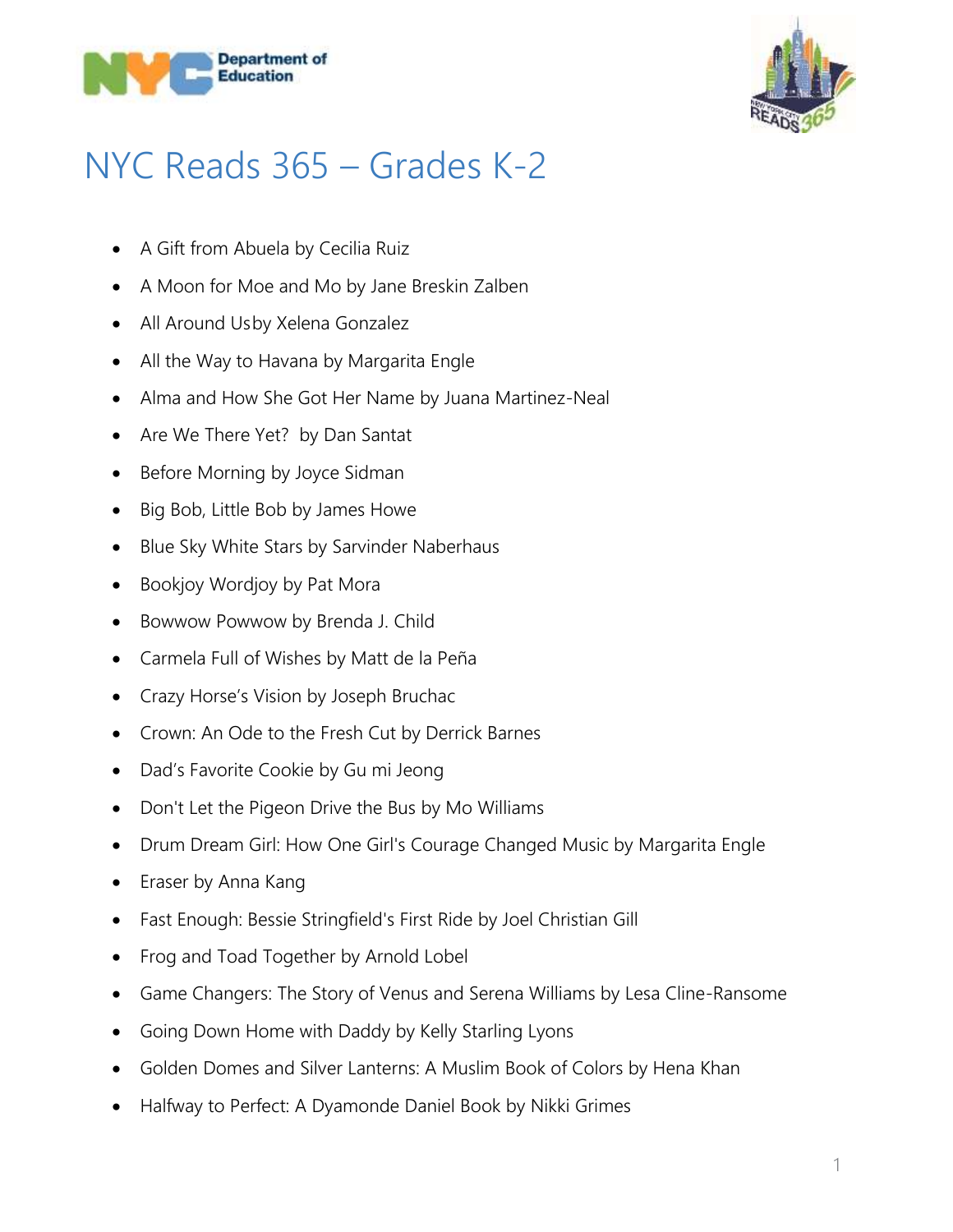- Harold & Hog Pretend For Real! (Elephant & Piggie) by Dan Santat and Mo Willems
- How to Read A Book by Kwame Alexander
- I Am Enough by Grace Byers
- Is it Hard or Soft? (What's the Matter?) by Helen Mason
- Jacob's New Dress by Sarah and Ian Hoffman
- Jasmine Toguchi: Mochi Queen by Debbi Michiko Florence
- Julián Is a Mermaid by Jessica Love
- Juneteenth for Mazie by Floyd Cooper
- Just Ask! by Sonia Sotomayor
- Last Stop on Market Street by Matt de la Peña
- Ling and Ting: Twice as Silly by Grace Lin
- Little You by Richard Van Camp
- Llama Llama Red Pajama by Ann Dewdney
- Malala's Magic Pencil by Malala Yousafzai
- Mango, Abuela and Me by Meg Medina
- Meet Yasmin! by Saadia Faruqi
- Mommy's Khimar by Jamilah Thompkins-Bigelow
- Monsoon Afternoon by Kashmira Sheth
- My Cold Plum Lemon Pie Bluesy Mood by Tameka Fryer Brown
- My Papi Has A Motorcycle by Isabel Quintero
- National Geographic Readers: In the Ocean by Jennifer Szymanski
- Pete the Cat and His Four Groovy Buttons by Eric Litwin
- Radiant Child: The Story of Young Artist Jean-Michel Basquiat by Javaka Steptoe
- Saffron Ice Cream by Rashin Kheiriyeh
- Skysisters by Jan Bourdeau Waboose
- Stella Brings the Family by Miriam Schiffer
- Sugar Hill: Harlem's Historic Neighborhood by Carole Boston Weatherford
- Thank You, Omu! by Oge Mora